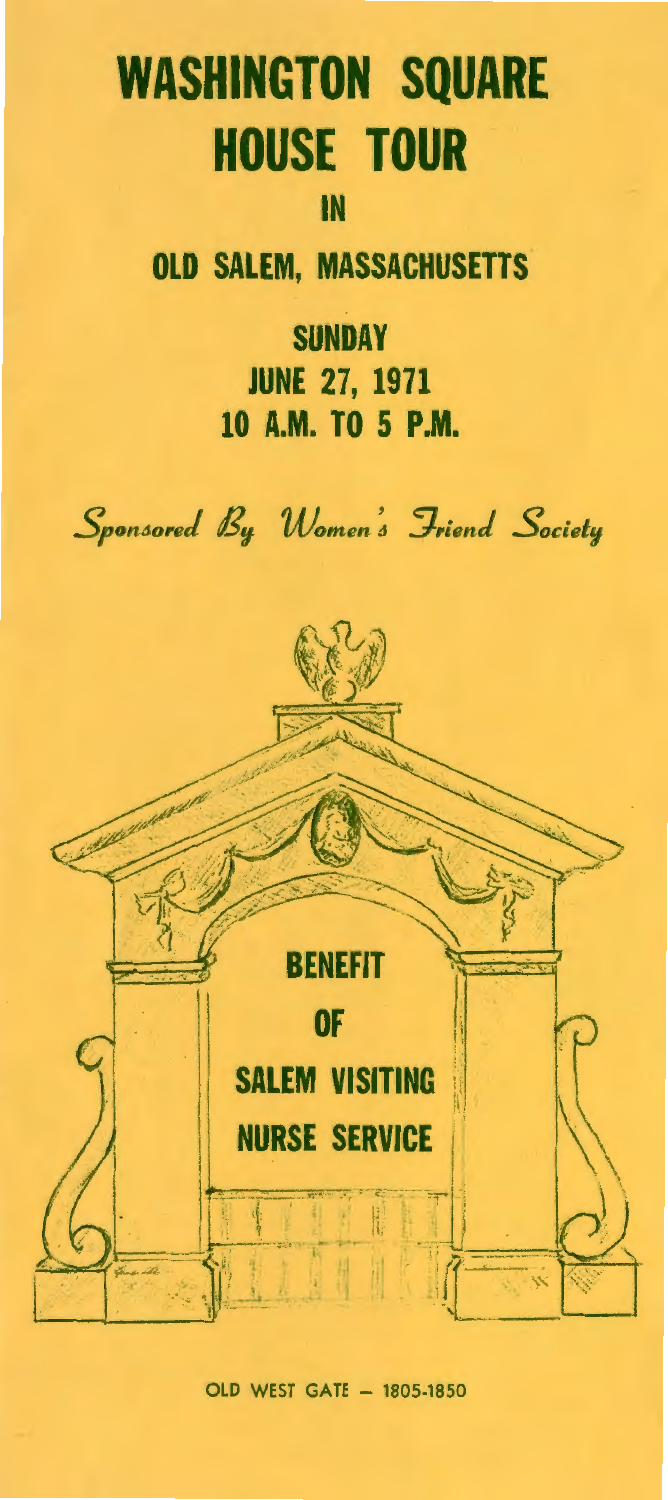

## **SALEM COMMON**

In 1714, it was voted that the Common area should be forever kept as a Training Field.

In 1801, Elias Haskett Derby raised money to build a wooden fence around the Common with four imposing gates. In 1802, the common area was levelled, and by a vote of the selectmen, the name was changed to Washington Square. In 1805, the West Gate was carved by Samuel McIntire, Salem's famous architect, wood carver, and designer. In 1817, a wooden rail was erected and it was replaced by an iron fence in 1850.

Much of the beauty of Washington Square is provided by the houses surrounding the common which were built during Salem's fabulous era of its shipping industry. They give it elegance and they give it scale,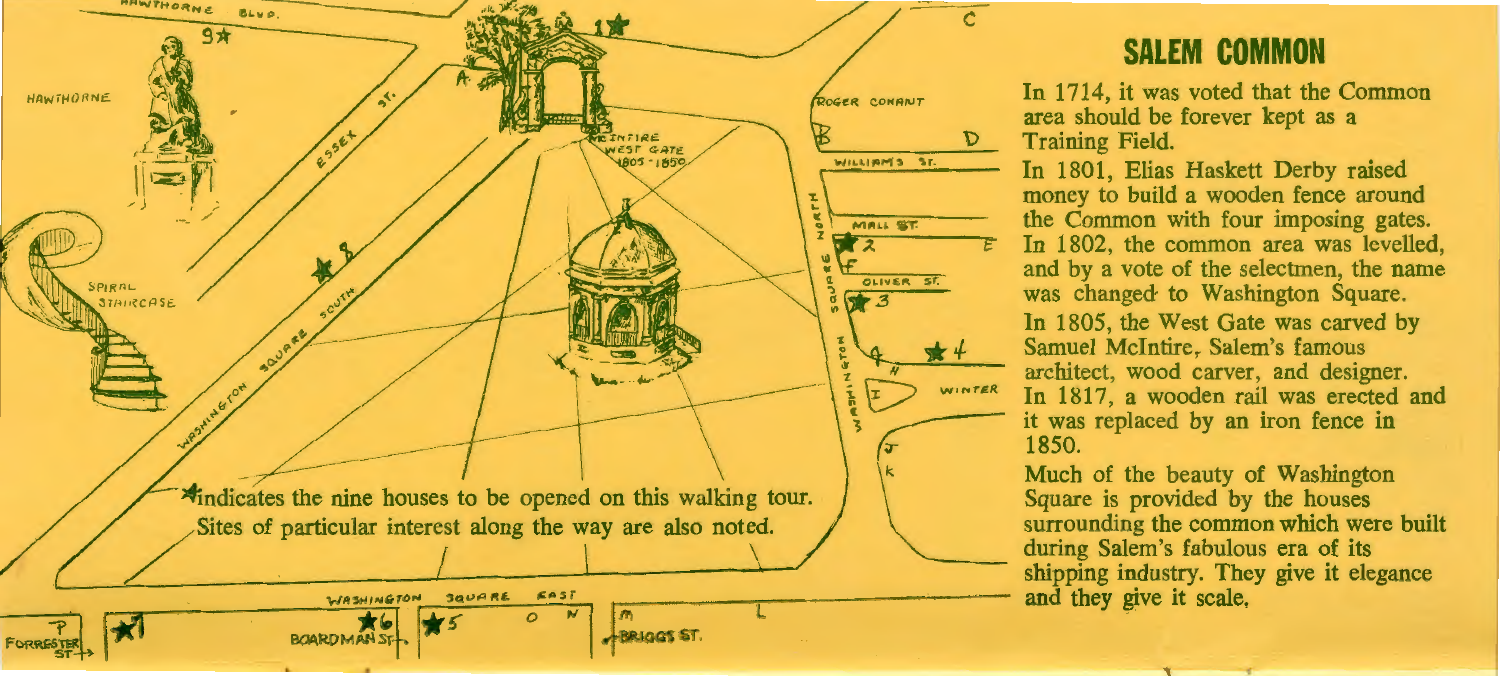

# **ANDREW-SAFFORD HOUSE**

### 13 Washington Sq. W.

This large brick house, with attached stable behind a brick wall which follows the line of Brown Street as it curves around into Washington Square, is one of the few town houses surviving unaltered to this day. It was built in 1818 for John Andrew who made his fortune trading in furs with Russia. Mr. Andrew's pride and joy were the four fluted wooden columns on the south side. The interior moldings and woodwork of the house are Federal in concept and serenely beautiful in execution.

The Safford family lived here from the 1870's until the house was purchased by the Essex Institute in 1947. Safford House is now the residence of the Director of the Essex Institute, David B. Little and his family.

#### **SITES:**

- a. 18 Washington Square West site of home of Colonel John Higginson in 1673. Later, the Franklin Building, which Capt. Thomas Perkins willed to the Salem Marine Society in 1833, was designed by Samuel McIntire. In 1925, the present Hawthorne Hotel was built. Like the Franklin Building, the hotel has carried on the tradition by allocating space on its top floor for the Salem Marine Society.
- b. ROGER CONANT statue In 1626, Roger Conant and his small group of associates came to the "pleasant and fruitful neck of land called Naumkeag". The name of this settlement was changed in 1629 to Salem. Roger Conant, Jr. was the first white child to be born in Salem.
- c. BIRTHPLACE OF NATHANIEL BOWDITCH - at end of Kimball Court. Bowditch was the Father of Navigation and author of 'The American Practical Navigator', still a standard text and second largest seller after the Bible.
- d. RUINS OF SECOND UNITARIAN CHURCH building erected in 1846 and burned in 1969
- e. RESIDENCE OF NATHANIEL HAWTHORNE - 14 Mall Street. While living there 1847-1850, Salem's outstanding man of letters wrote his immortal 'Scarlet Letter'.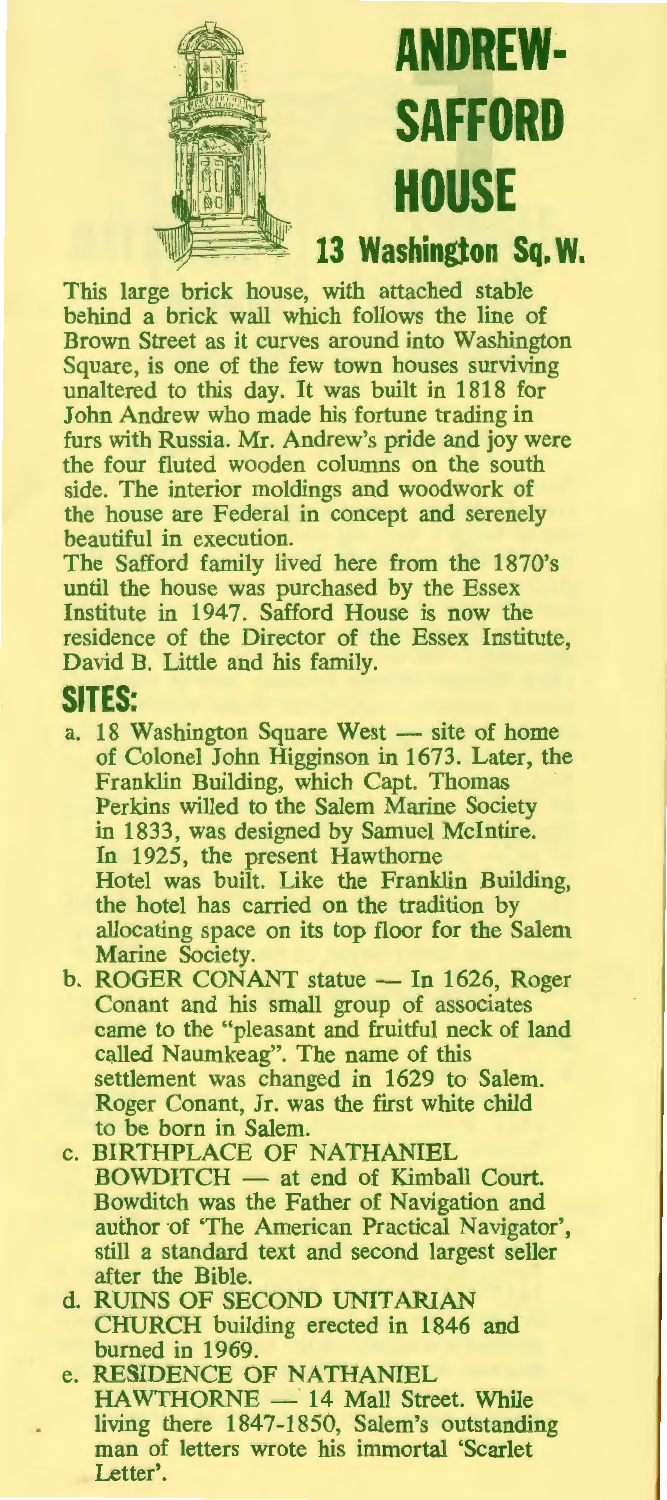

# **JOHN FORRESTER HOUSE**

1

## **29 Washington Square North**

Another Federal style house built in 1818 by John Forrester, son of Captain Simon Forrester, one of Salem's most successful merchants. Both John Forrester and his brother-in-law John Andrew vied with each other to build the more beautiful mansion. The front portico of this house contains fine Corinthian columns. The Forresters remained in this house until 1834. From 1834- 1892, Colonel George Peabody, son of Captain Joseph Peabody, lived in the house where he entertained Longfellow, Agassiz and Lowell, as well as General George B. McClellan of Civil War fame.

In 1895 it became the Salem Club, a resident and dining club for Salem Gentlemen.

In 1927, this house became the property and location of the Bertram Home for Aged Men. The Home was established in 1877 and endowed by Captain John Bertram. It was originally situated on Derby Street, at the corner of Turner.

View Garden from Mall Street.

### **SITE:**

f. 31 Washington Square North:

This federal house was built by Stephen White in 1811. It was the home of John Whitingham Rogers, merchant 1831-1844 and the home of Thomas Perkins Pingree, merchant 1844-1858. It was occupied by the Lord family from 1858 until 1948. Last owners to live there were George Robert Lord and his sister Elizabeth. President James Monroe attended a ball here in 1817 and Statesman Daniel Webster stayed here in 1830. His son Colonel D. Fletcher Webster married a daughter of the builder Stephen White.

Beyond the old cobblestone yard behind the main house stands an interesting chaise or carriage house with a large clock.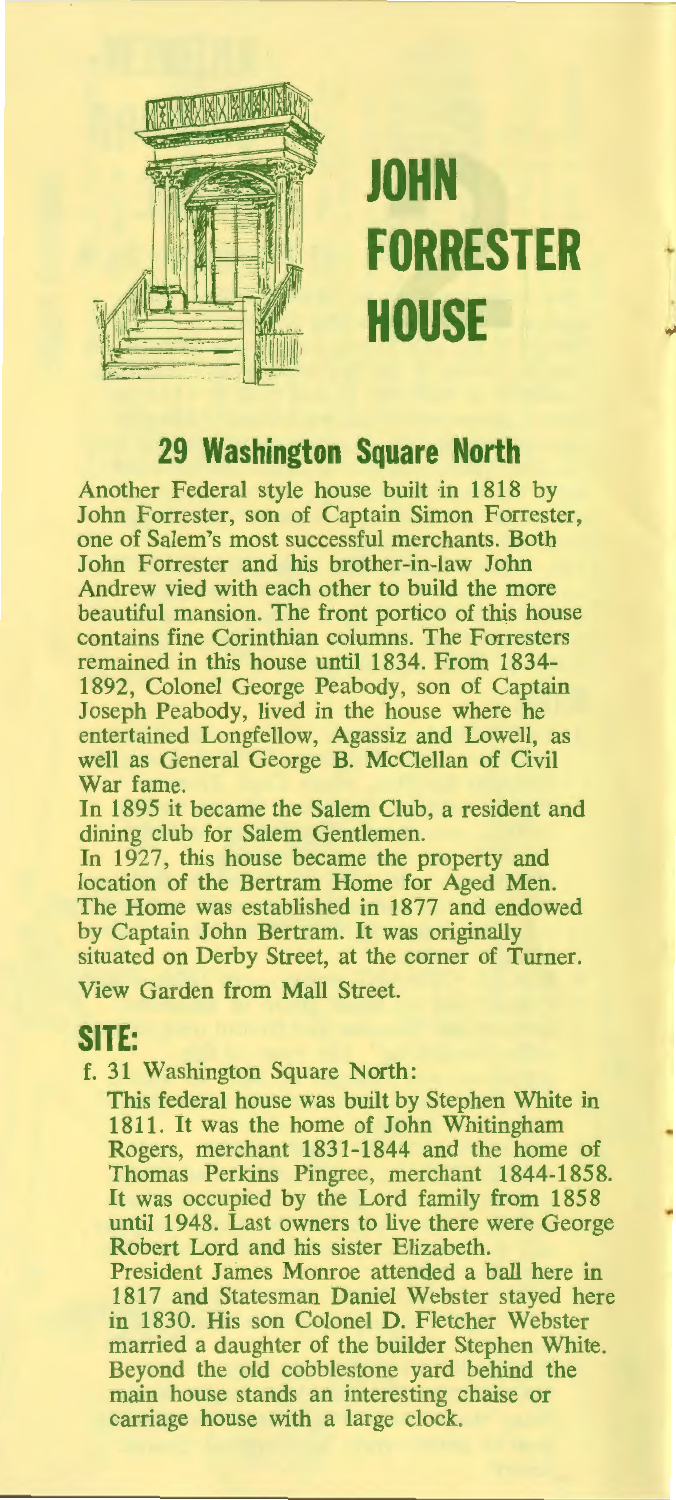

**SILSBEE-CLARK HOUSE** 

## **33 Washington Square North (formerly known as 2 Oliver Street)**

This house was built in 1811 by Joseph White, the brother of Stephen. It was purchased by William Silsbee in 1831 and occupied by his son Benjamin Hodges Silsbee and other members of the Silsbee family until 1880.

In 1880 the house was selected as a Parsonage for the Tabernacle Church. The Reverend **Dr.**  DeWitt S. Clark was the first pastor to reside here. In 1916 he was succeeded by Reverend Oliver Hart Bronson, and then by the Reverend William H. Spence. In 1920, DeWitt S. Clark, **M.D.,** son of Reverend Dr. Clark bought the house and it remained in the Clark family until 1969.

The house was acquired in that year by Mr. & Mrs. Ralph H. Doering, Jr. the present owners and occupants.

### **SITE:**

g. 35 Washington Square North:

Land for present house acquired in 1819 by **Mrs.**  Joseph White. It was in the Silsbee family from 1831 until 1921. In 1851 it was occupied by Hannah Hodges, sister-in-law of William Silsbee.

Note Porch with "chaste Ionic Columns". Formerly on this site was the house in which Ann Pudeator, accused of witchcraft, was living when she was taken to be executed in 1692.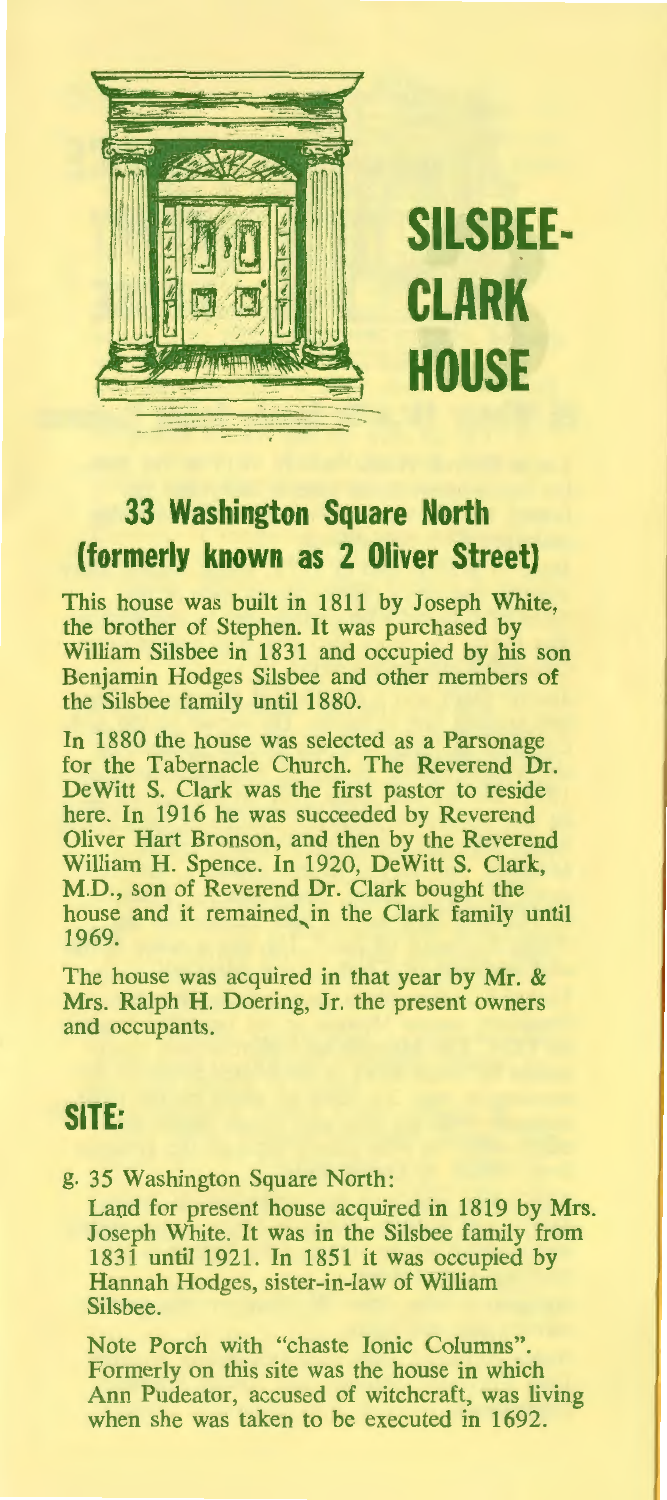

**JUSTICE STORY HOUSE** I

## **26 Winter St., with facade facing Common**

Large Federal House built in 1811 as the home for the eminent Jurist Joseph Story and his family. On the west side of the land, the Judge maintained his law offices.

Born in Marblehead in 1779, Judge Joseph Story was the son of Dr. Elisha Story, one of the 'Sons of Liberty' who participated in the Boston Tea Party. Dr. Story also served as a surgeon in General Washington's army.

Joseph Story was a graduate of Harvard College and studied law in Salem. He served in the **U.S.**  Congress in 1805, and was elected Speaker of the Massachusetts House of Representatives in 1811. During that same year, at the age of 32, he was appointed Associate Justice of the United States Supreme Court by President James Madison, and served in this capacity until his death in 1845. Justice Story was the Founder of Harvard Law School and became its first 'Dane Professor of Law'. He was a close friend and associate of Chief Justice Marshall

In 1817 Justice Story gave a Reception for President James Monroe in his beautiful home. In 1824, The Marquis de Lafayette was entertained by Judge Story at 26 Winter Street on the evening of Aug. 31. Here he stood on the front doorstep with his host and shook hands with many admirers who passed through the grounds from Winter to Oliver Street.

This house was also the birthplace of Judge Story's son William Wetmore Story, noted author and sculptor whose statue of his Father is at Harvard Law School.

Attorney & Mrs. John W. Ward are the present owners and occupants.

Note: Three of Justice Story's sisters married John Forrester, Stephen and Joseph White respectively.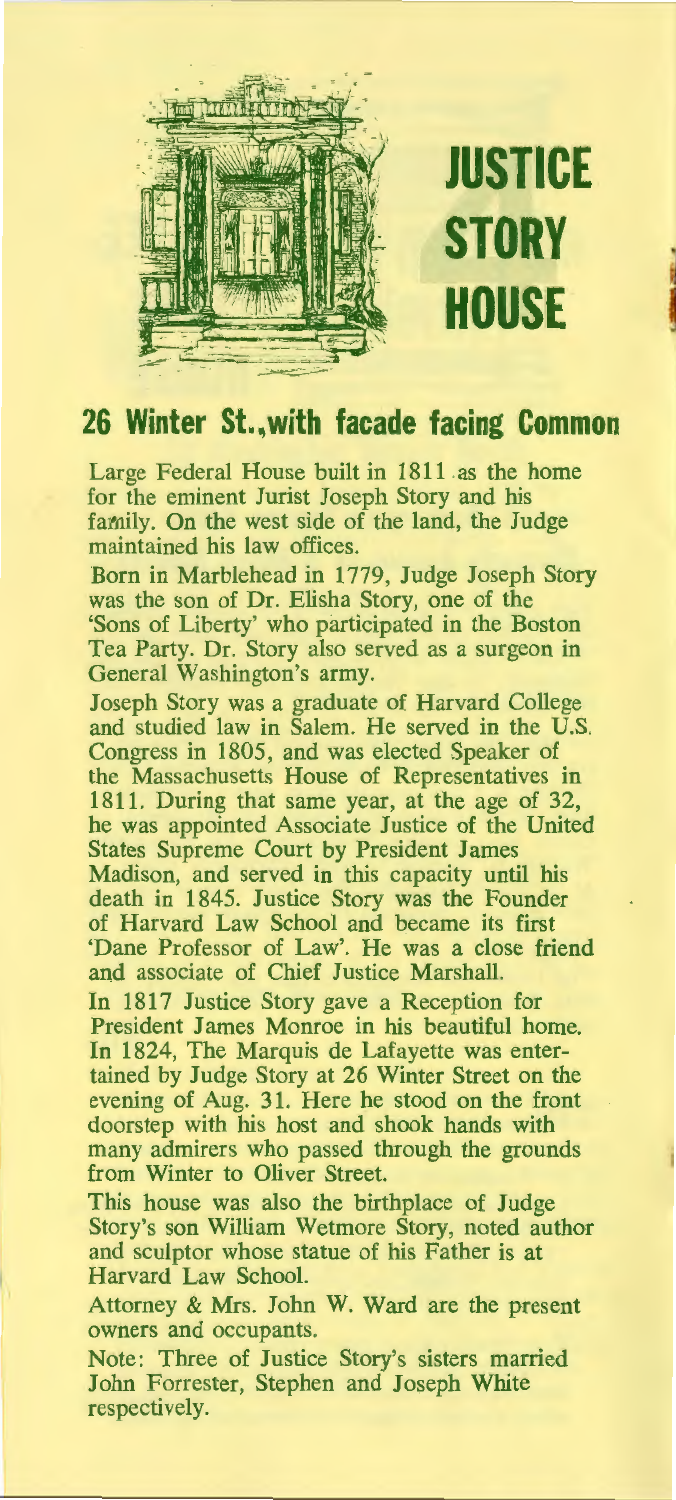## **SITES:**

- h. Of historical significance, although unseen to the eye, is an Underground Passage over which one crosses to the opposite corner. This passage was used for Slave traffic in the mid 1800's.
- i. Civil War memorial separates the entrance to Winter Street across from the Common.
- i. 39 Washington Square North land acquired by William Roberts in 1825. Roberts was the master mason who built the house and then conveyed it to Stephen W. Shepard in 1830. From 1837-1847 it was owned by Nehemiah Brown and his wife. In 1847 it was conveyed to Michael Shepard, and a month later the house was acquired by Francis Brown, then Mariner and later Sea Captain. It remained in Captain Brown's family until 1944 when it was purchased from the Captain's grandson Francis Brown by Martin T. Field whose daughter retained ownership until 1967.

This house is part Federal with the flavor of Greek Revival with its recessed doorways, long french windows and wrought iron balconies. The original intent was to build Row houses to extend to Washington Square East, formerly Pleasant Street. Only the first two houses were constructed.

- k. 41 Washington Square North adjacent house also built by William Roberts who sold it in 1830 to Larkin Thorndike, Counsellor. This house remained in the Thorndike family until 1870 when it was purchased by Willard **H.** and Hannah Brown. Their daughter, Miss Sarah Ellen lived in the house until her passing in the 1920's.
- 1. 96 Washington Square East white wooden house built in 1832 by Nathaniel Silsbee, **Jr.,**  an early Mayor of Salem.
- m. 94 Washington Square East home of United States Senator Nathaniel Silsbee, Ship-Master for the Derbys and later owner of many ships himself. Senator Silsbee was born in.1773 and was the brother of William Silsbee. His house was built in 1818 in Italianate style with a dream of having a larger house than either Andrew's or Forrester's. Silsbee went into politics with Daniel Webster who was a frequent visitor to this house. President Monroe and Henry Clay were other notable visitors.

Property of Knights of Columbus since 1907.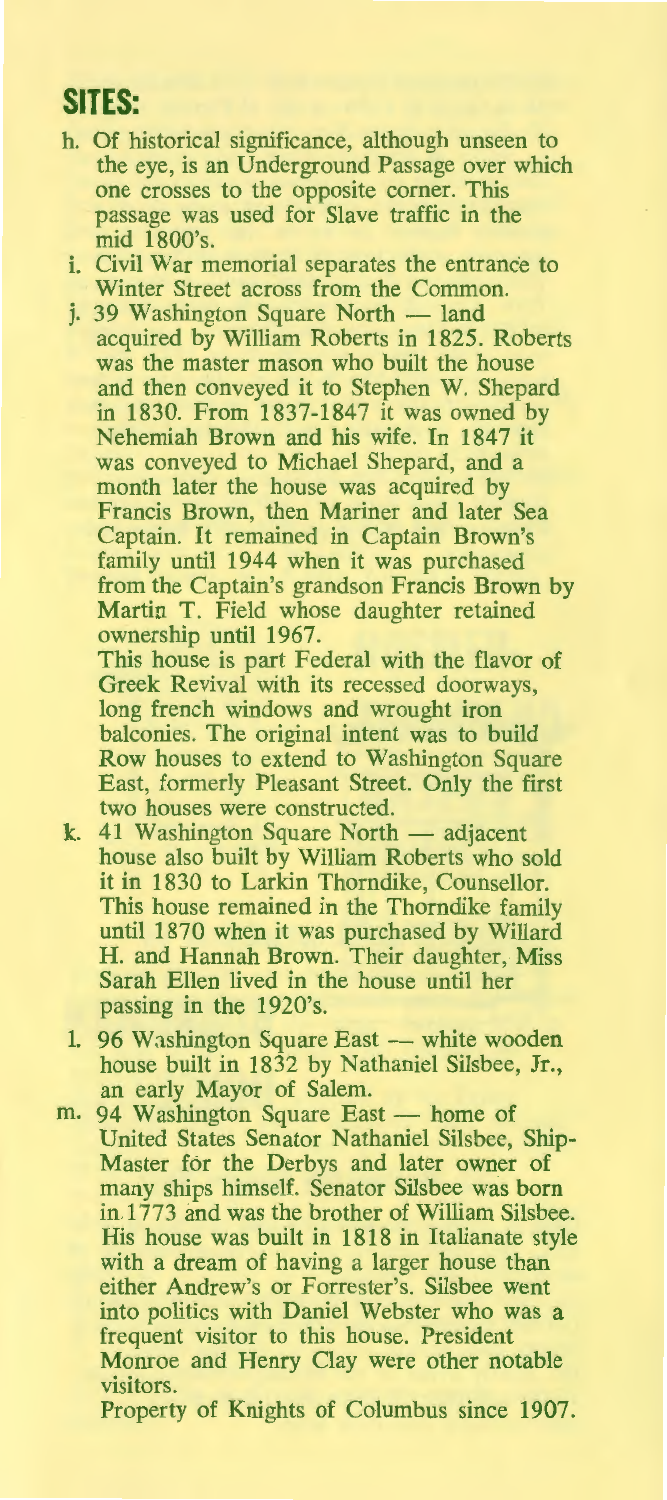- n. 92 Washington Square East Jabez Baldwin House built in 1808 on site of Thomas Briggs House and Ropewalks which ran all the way to water at Shallop's Cove, now named Collins Cove. Baldwin was a successful watchmaker and jeweler and maintained a jewelry business in Salem. He was also a member of the firm of Baldwin & Jones of which Shreve, Crump and Low is a successor. Fiske Kimball described this house as designed by Samuel McIntire with Mclntire's son doing most of the interior woodwork. In 1881, this house was willed by Baldwin's daughter to her cousin Dr. Jabez B. Lyman, nephew of Jabez Baldwin. It remained in the Lyman family until 1920.
- <sup>0.</sup> 84 Washington Square East Colonial Revival house built in 1900 by Dr. Hardy Phippen. Site of Joseph Vincent's home and ropewalks.



## **BOARDMAN HOUSE**

### **82 Washington Square East**

Captain Francis Boardman began this house in 1782 and completed it in 1789. House worked on by McIntire Brothers.

In 1789, when passing through Salem, President George Washington remarked on the architectural beauty and perfect symmetry of this house. Dr. Bently writes of the Housewarming there in 1789, and later of balls and other lavish entertainment that took place.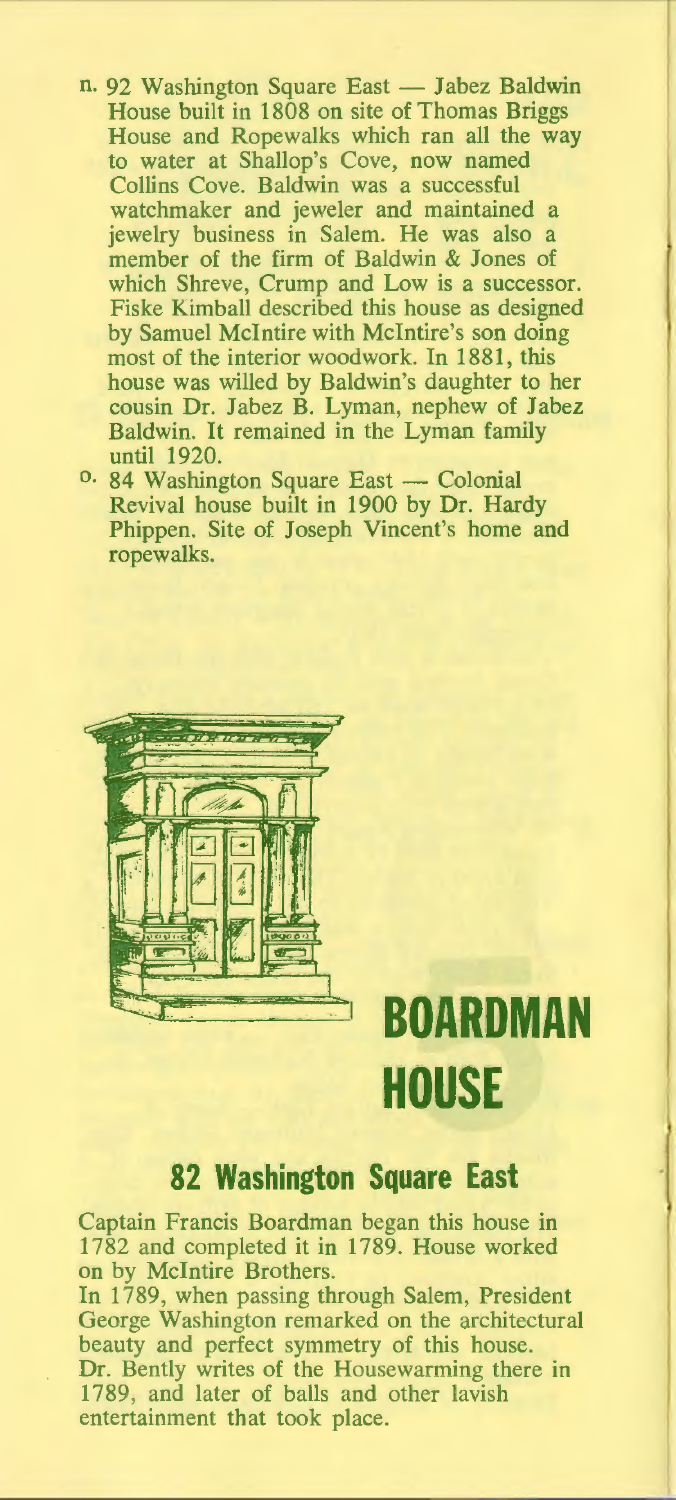When Master of a Privateer, Boardman bought the land where this house stands from the Hodges family. He married Mary Hodges and built this elegant house. In Captain Boardman's Log books (at Peabody Museum) we read that he was captured during the Revolution and escaped from a British ship, swimming through crocodile infested waters to the Carolina shore, whence he walked back to Salem, "a brave man full of public spirit and fond of show". Following Captain Boardman's death at Port au Prince at 44 years, his widow and family continued to live in the house. Nathaniel Bowditch married his daughter Elizabeth in 1796 and they lived there for a short time. Another daughter Sarah, married Zachariah F. Silsbee, successful ship owner and merchant. Zachariah and his family lived in the house until 1874. At one time Mrs. Abigail Rogers kept a Dames School here for Young Ladies. Present owners, Mr. & Mrs. William J. Welch.



# **HOSMER-TOWNSEND-WATERS HOUSE**

#### **80 Washington Square East**

Erected in 1795 and ,designed by Samuel McIntire for Captain Joseph Hosmer. This house is a rare example of the square dwelling with its hip roof rising to a single great chimney in exact center.

The house was later occupied by the Penn-Townsend family whose daughter Eliza married Joseph G. Waters and their son Henry FitzGilbert Waters, noted geneologist also lived there. Noteworthy is the fine interior woodwork, and also its wisteria-clad enclosed side porch, as well as six double-paned solid sashes. Note the elaborate fireplace carved by Samuel McIntire in the northwest parlor with its lovely mantle displaying the American eagle carved in relief in its central panel.

Quaint Garden to be visited.

Mrs. Charles S. Erskine, present owner and occupant.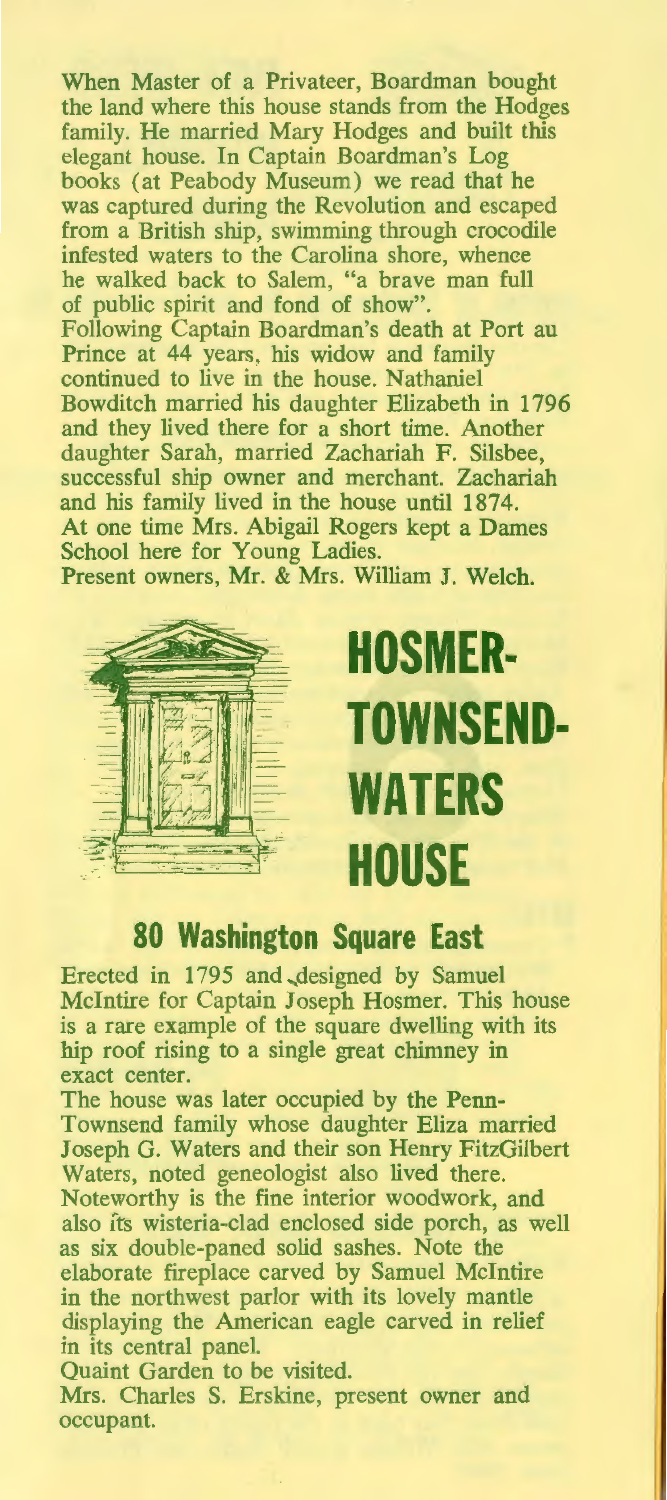

# **IVES-WEBB-WHIPPLE HOUSE**

## **corner of Washington Sq. and Forrester St.**

Captain Benjamin Ives acquired the land in 1720. In 1767 it was conveyed by the widow of John Ives (son of Benjamin) to Captain Samuel Webb. Following Webb's death in 1780, his widow continued to live there until 1808. During this time she had a 'Penny Shop' in the northwestern part of the house. This house remained in the Webb family until 1879 when it was sold to Stephen Whipple by Mary Ellen Briggs, greatgranddaughter of Captain Samuel Webb and daughter of Capt. James B. Briggs. Stephen Whipple was a direct descendent of Matthew Whipple who settled in Ipswich in 1638. He pioneered in importing gum copal from Africa which was used in making varnishes and lacquers for decoration of cabins on ships. Note the original Franklin fireplace, bull's eye glass, and period furniture.

Currently owned by Mr. & Mrs. Raymond Whipple Maloon, and occupied by members of the Whipple family, Mr. & Mrs. Raymond Maloon and Mrs. Charles W. Lamson.

## **SITE:**

P. Crowninshield-Devereaux Waters House - 74 Washington Square East: Authentic Samuel McIntire House, built in 1805.



**PERKINS HOUSE** 

**38 Washington Square South**  Built by Joshua Oakes, Ship Joiner, in 1810.

A circular staircase to third floor graces this one-room deep house displaying McIntire influence in the woodwork. A small corner Mantle and old Franklin fireplace should be noted, and also the charming Canton China. This house has been in the family of its present owner Mrs. William Russell Burns, nee Perkins, since 1892.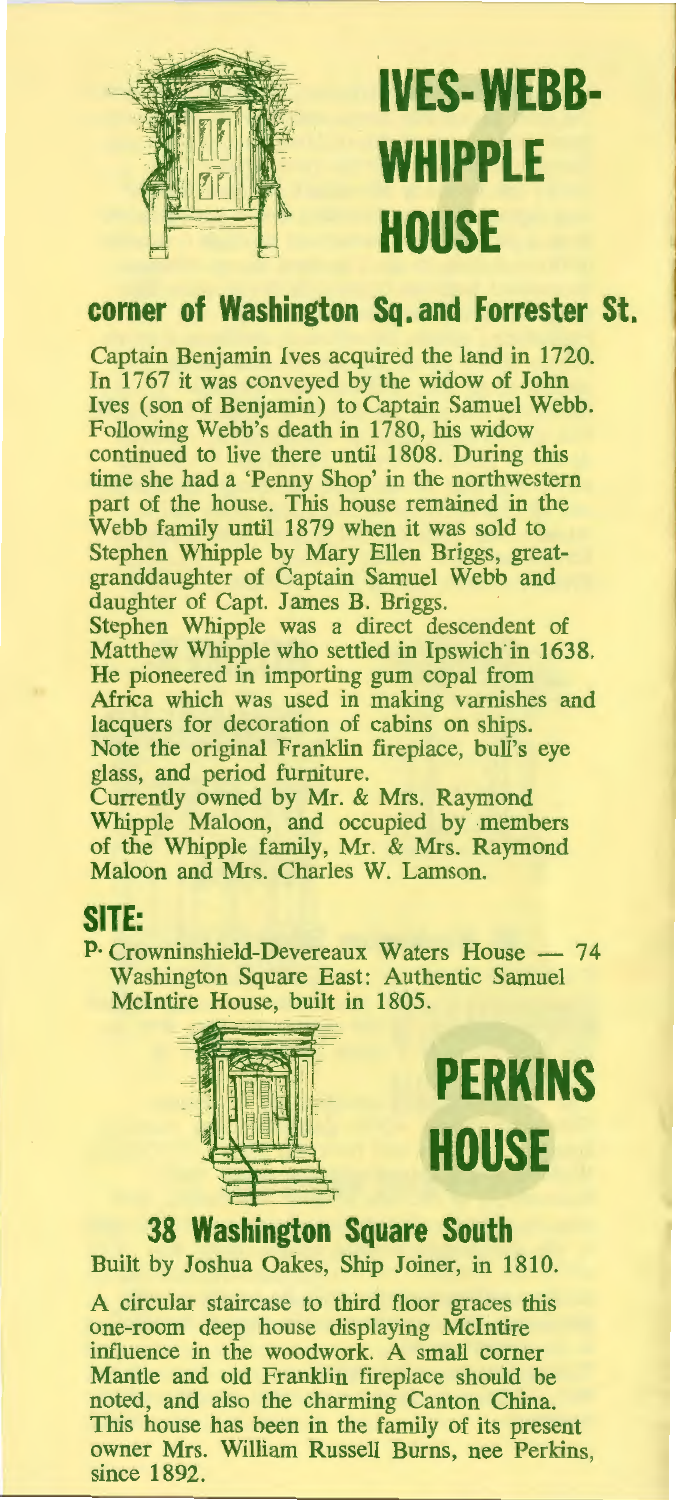

# **EMMERTON** ~D □ d mt **HOUSE**

12 Hawthorne Boulevard -

•

### **headquarters of the**

## **Woman's Friend Society, sponsor of this benefit.**

In 1811 Joseph Fenno completed two separate adjacent houses - now One House with its northern and southern parts.

The northern half of the house was conveyed to John Fenno in 1814. In 1832 it passed hands to Aaron Perkins and in that same year it was conveyed to Ebenezer Lakeman. In 1879 it was sold to Captain John Bertram who immediately deeded it, in trust, to his daughter Jennie Bertram Emmerton. In 1884, she in turn deeded it to the Woman's Friend Society.

The southern half of this house was conveyed in 1812 to Joseph W. Peabody. In 1851, it was owned by George West, and later by William O'Donnell until it was purchased from Mrs. William O'Donnell in 1889 by the Woman's Friend Society. Subsequently, both halves were opened up into One House.

This residence is one of the more charming three story Salem style brick houses to be seen just off the Common. It boasts two beautiful carved mantles and a 'hung' front staircase from the first to third floor - all attributed to Samuel McIntire. ( the mantle in the southern part of the double living room was moved from 2 Chestnut Street, while the mantle in the northern part of this living room was there originally). The house is additionally interesting for its comfortable adaptation as an unusually attractive and inexpensive home for business women and students, a project begun by a group of Salem women, members of the Woman's Friend Society. A number of other projects were also initiated of which two in particular remain and are stressed today First is the Residence for business women and students, and the other is the continuing sponsorship of the Salem Visiting Nurse Service, the purpose of this Benefit.